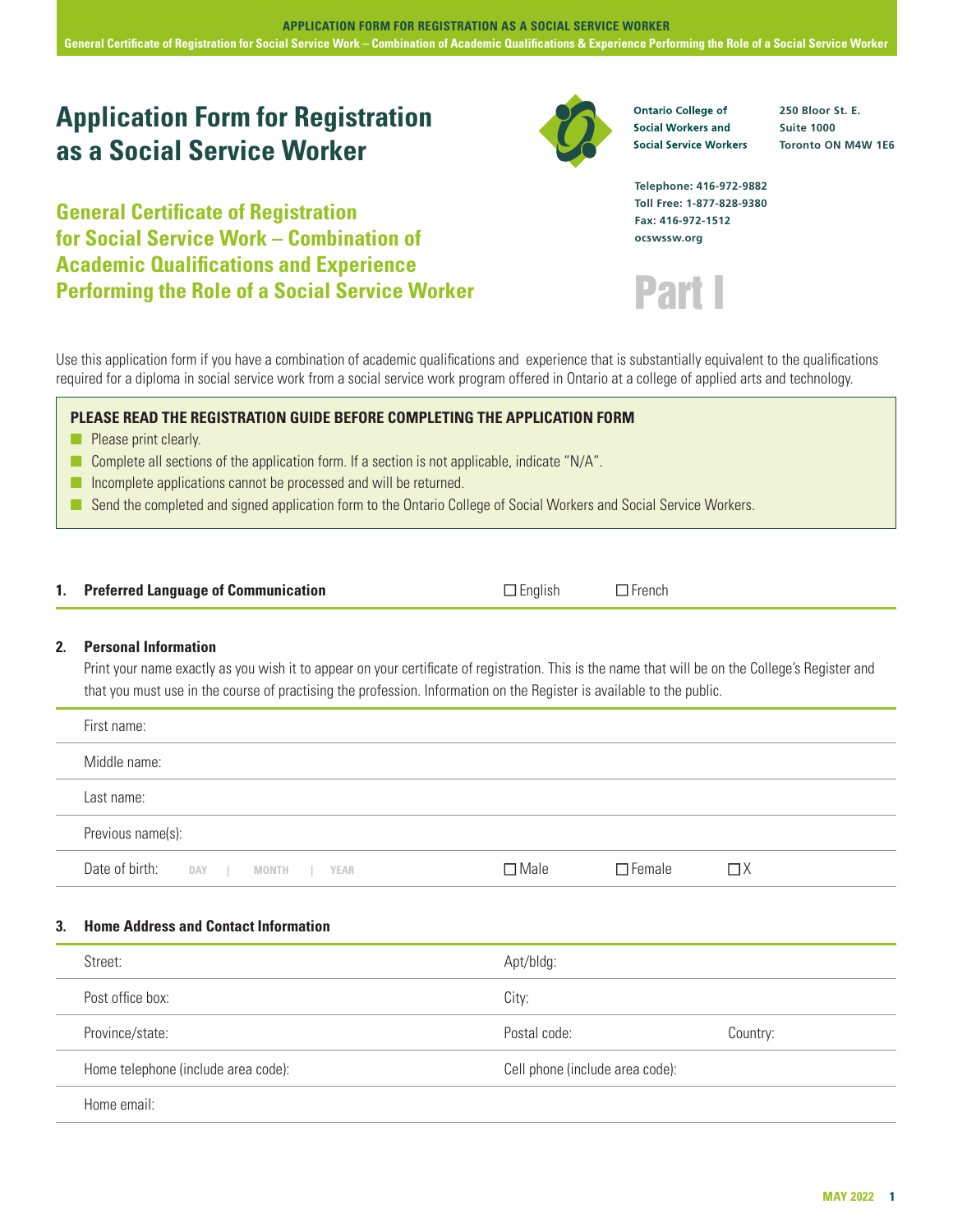#### **APPLICATION FORM FOR REGISTRATION AS A SOCIAL SERVICE WORKER**

**General Certificate of Registration for Social Service Work – Combination of Academic Qualifications & Experience Performing the Role of a Social Service Worker**

#### **4. Business Address and Contact Information**

If you are currently practicing social service work, please complete the information below. If you have more than one place of business/ employment, please indicate your principal place of business/employment.

| Name of business or employer:           |                 |          |  |  |
|-----------------------------------------|-----------------|----------|--|--|
| Street:                                 | Apt/bldg:       |          |  |  |
| Post office box:                        | City:           |          |  |  |
| Province/state:                         | Postal code:    | Country: |  |  |
| Business telephone (include area code): | Extension:      |          |  |  |
| Business fax (include area code):       | Business email: |          |  |  |

#### **5. Email Communications**

#### **6. Language**

In order to be registered in the College, you must demonstrate that you are able to speak and write either in English or French with reasonable fluency.

| Is English your primary language of communication?                           | $\Box$ Yes | $\Box$ No |  |
|------------------------------------------------------------------------------|------------|-----------|--|
| Is French your primary language of communication?                            | $\Box$ Yes | $\Box$ No |  |
| Was English your language of educational instruction in social service work? | $\Box$ Yes | $\Box$ No |  |
| Was French your language of educational instruction in social service work?  | $\Box$ Yes | $\Box$ No |  |
| Do you currently provide social service work principally in English?         | $\Box$ Yes | $\Box$ No |  |
| Do you currently provide social service work principally in French?          | $\Box$ Yes | ΠNo       |  |

#### **7. Citizenship** (select only one)

| I am | $\Box$ a Canadian citizen;                                                                                                          |
|------|-------------------------------------------------------------------------------------------------------------------------------------|
| 0r   | $\Box$ a permanent resident of Canada;                                                                                              |
| 0r   | $\Box$ authorized under the <i>Immigration and Refugee Protection Act</i> (Canada) to engage in the practice of social service work |
|      | <b>(NOTE:</b> Attach a photocopy of authorization to this form);                                                                    |
| 0r   | $\Box$ none of the above – please specify:                                                                                          |

# **8. Release of Information from the Register for Research Purposes**

 $\Box$  I consent to the release of information pertaining to me which is contained in the Register of the College to a person or an organization for the purpose of research.

**OR**

 $\Box$  I do not consent to the release of information pertaining to me which is contained in the Register of the College to a person or an organization for the purpose of research.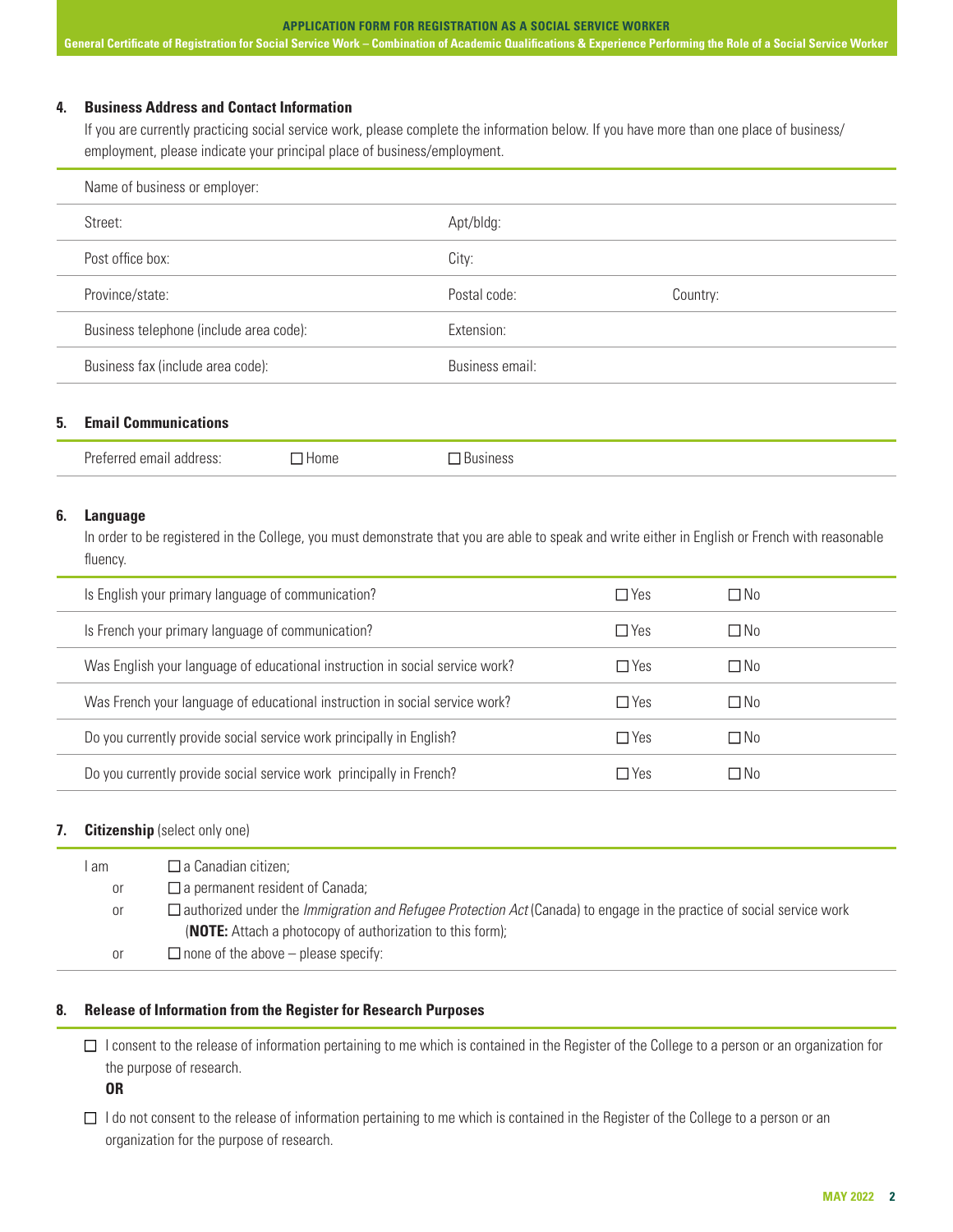#### **APPLICATION FORM FOR REGISTRATION AS A SOCIAL SERVICE WORKER**

**General Certificate of Registration for Social Service Work – Combination of Academic Qualifications & Experience Performing the Role of a Social Service Worker**

#### **9. Academic Qualifications**

The College requires verification of your academic qualifications and any courses you wish to have considered. It is your responsibility to ensure that the College receives transcripts of your academic credentials, as well as transcripts of any other courses that you completed and wish to have considered, sent **directly** to the College from your academic institution.

| Do you have a diploma from a college of applied arts and technology in Ontario?                                                       | $\Box$ Yes<br>$\Box$ No |
|---------------------------------------------------------------------------------------------------------------------------------------|-------------------------|
| Name and address of institution:                                                                                                      |                         |
| Name of diploma obtained:                                                                                                             | Length of program:      |
| Convocation date:<br>DAY<br>- 1<br>MONTH<br><b>YEAR</b>                                                                               |                         |
| Name as it appears on academic credential:                                                                                            |                         |
|                                                                                                                                       |                         |
| Do you have a college or university diploma other than a diploma from a college of applied arts and technology in Ontario? $\Box$ Yes | $\Box$ No               |
| Name and address of institution:                                                                                                      |                         |
| Name of diploma obtained:                                                                                                             | Length of program:      |
| Convocation date:<br>DAY<br><b>MONTH</b><br><b>YEAR</b>                                                                               |                         |
| Name as it appears on academic credential:                                                                                            | Student I.D. #          |
|                                                                                                                                       |                         |
| Do you have a degree from a university?                                                                                               | $\Box$ Yes<br>$\Box$ No |
| Name and address of institution:                                                                                                      |                         |
| Name of degree obtained:                                                                                                              |                         |
| Convocation date:<br>DAY<br>MONTH<br><b>YEAR</b>                                                                                      |                         |
| Name as it appears on academic credential:                                                                                            | Student I.D. #          |
|                                                                                                                                       |                         |

# **10. Course Content of Academic Program**

In order to assess whether you have a combination of academic qualifications and experience that is substantially equivalent to the qualifications required for a diploma in social service work from a social service work program offered in Ontario at a college of applied arts and technology, the College requires a detailed description of the courses you completed and for which course credits were obtained.

You must submit official course calendar descriptions OR official course outlines/syllabi for the courses which are confirmed as completed on your transcript(s). Courses in progress will not be considered. **Course descriptions must be for the year(s) in which you completed the academic program.**

If you completed a field placement/practicum/internship, please provide a written description including the following:

- $\blacksquare$  brief description of agency/setting
- $\blacksquare$  brief description of client population(s)
- $\blacksquare$  brief description of roles/responsibilities
- $\blacksquare$  duration (start/end dates; number of hours per week/month)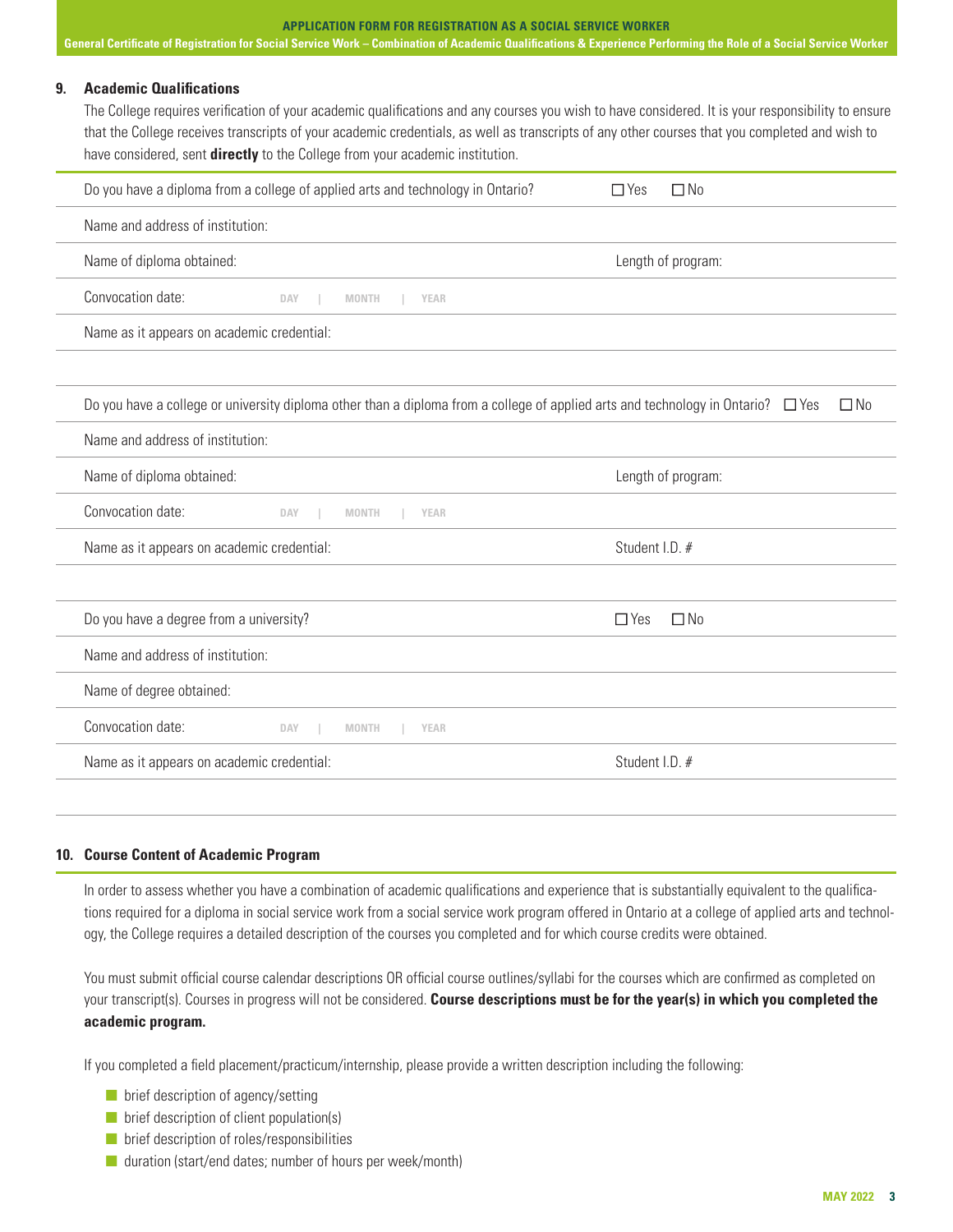**General Certificate of Registration for Social Service Work – Combination of Academic Qualifications & Experience Performing the Role of a Social Service Worker**

Included in your diploma and/or degree program(s), there must be content judged to be equivalent to the following three content areas. **You do NOT need to indicate on this Application Form which of your courses you think should meet each area.** The College will assess the content based on the transcripts and course descriptions received.

Refer to the **Registration Guide** for a description of the criteria and content areas which will be used to make an assessment of your application.

#### **General Education Requirement**

You must demonstrate that you obtained course credits in your academic program in at least one of the areas of study set out below, and that the course credits for the General Education Requirement are equal to at least 120 instructional hours. Course credits used to demonstrate achievement of the General Education Requirement cannot be applied to demonstrate achievement of the Vocational Learning Outcomes.

- i) Arts in Society: Recognize and evaluate artistic and creative achievements
- ii) Civic Life: understand the patterns of human relationships that underlie the orderly interactions of a society's various structural units
- iii) Social and Cultural Understanding: gain an awareness of one's own place in contemporary culture and society by acquiring knowledge of the patterns and precedents of the past
- iv) Personal Understanding: develop and understand oneself as an integrated physiological and psychological entity in order to be a fully functioning person
- v) Science and Technology: understand the basics of scientific inquiry that deals with fundamental or basic questions of science and technology in a non-applied manner

#### **Vocational Learning Outcomes**

You must demonstrate that you have achieved the 10 Vocational Learning Outcomes set out below through course credits obtained in your academic program and that the course credits used to demonstrate achievement of the 10 Vocational Learning Outcomes are equal to a minimum of 680 instructional hours (approximately 17 vocational courses). Course credits used to demonstrate achievement of the Vocational Learning Outcomes cannot be applied to demonstrate achievement of the General Education Requirement.

- i) The ability to develop respectful and collaborative professional and interpersonal relationships that adhere to professional, legal, and ethical standards aligned to social service work.
- ii) The ability to record information accurately and communicate effectively in written, digital, verbal and non-verbal ways, in adherence to privacy and freedom of information legislation, in accordance with professional and workplace standards.
- iii) The ability to integrate a practice framework within a service delivery continuum, addressing the needs of individuals, families and communities at micro, mezzo, macro and global levels, and work with them in achieving their goals.
- iv) The ability to plan and implement accessible and responsive programs and services, recognizing the diverse needs and experiences of individuals, groups, families and communities, and meeting these needs.
- v) The ability to examine current social policy, relevant legislation, and political, social, historical, and/or economic systems and their impacts for individuals and communities when delivering services to the user/client.
- vi) The ability to develop strategies and approaches that support individual clients, groups, families and communities in building the capacity for self-advocacy, while affirming their dignity and self-worth.
- vii) The ability to work from an anti-oppressive, strengths-based practice, recognizing the capacity for resilience and growth of individuals and communities when responding to the diverse needs of marginalized or vulnerable populations to act as allies and advocates.
- viii) The ability to develop strategies and approaches to implement and maintain holistic self-care as a member of a human service profession.
- ix) The ability to work with individuals, groups, families and their communities to ensure that service provider strategies promote social and economic justice, and challenge patterns of oppression, discrimination and harassment, and sexual violence with clients, coworkers and communities.
- x) The ability to develop the capacity to work with the Indigenous individual, families, groups and communities while respecting their inherent rights to self-determine, and to identify and address systemic barriers that produce ill-effects, developing appropriate responses using approaches such as trauma informed care practice.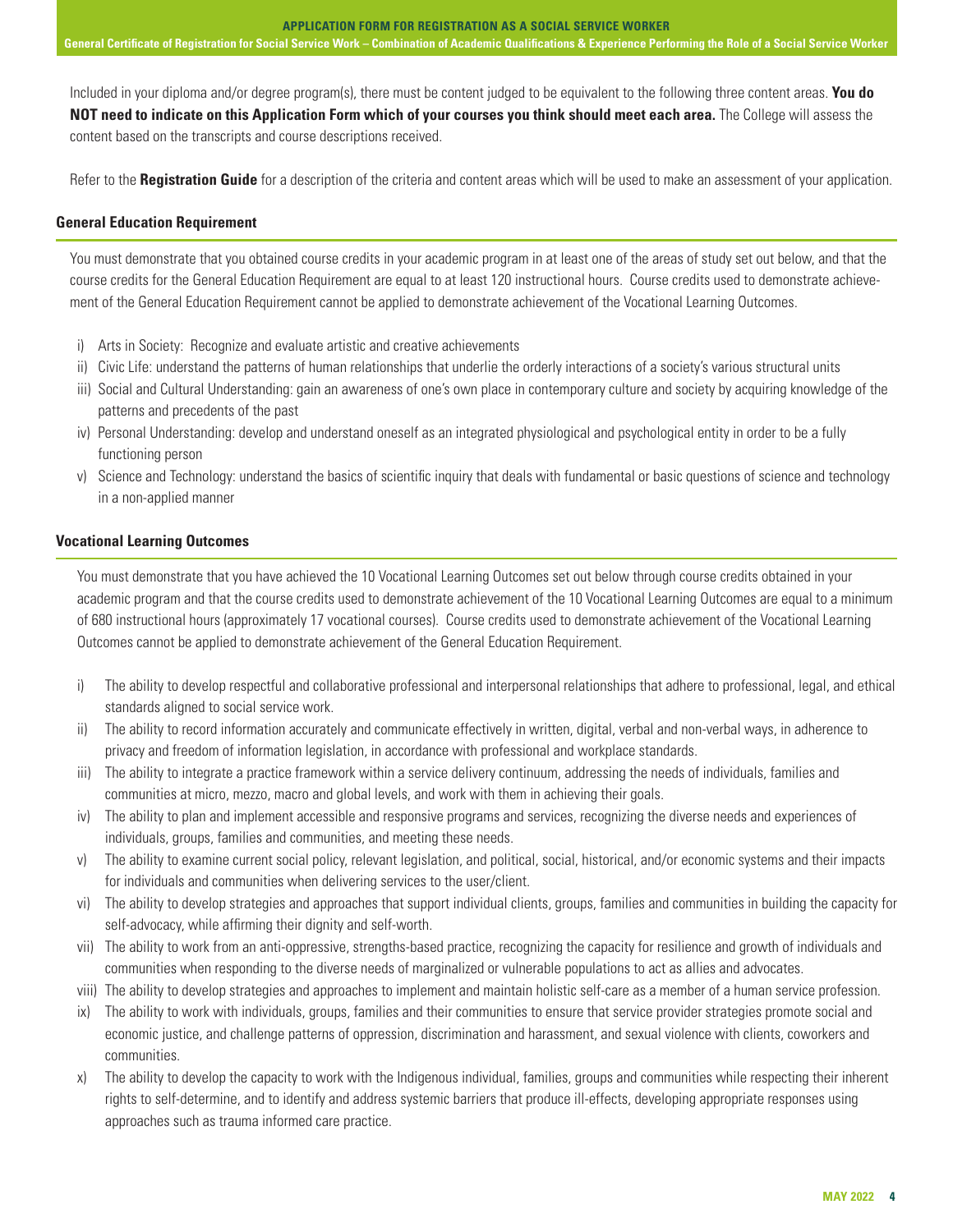**General Certificate of Registration for Social Service Work – Combination of Academic Qualifications & Experience Performing the Role of a Social Service Worker**

#### **Essential Employability Skills**

You must demonstrate that you have achieved the 11 Essential Employability Skills set out below principally by obtaining credit courses forming part of your academic program.

- i. the ability to communicate clearly, concisely and correctly in the written, spoken and visual form that fulfils the purpose and meets the needs of the audience
- ii. the ability to respond to written, spoken or visual messages in a manner that ensures effective communication
- iii. the ability to execute mathematical operations accurately
- iv. the ability to apply a systematic approach to solve problems
- v. the ability to use a variety of thinking skills to anticipate and solve problems
- vi. the ability to locate, select, organize and document information using appropriate technology and information systems
- vii. the ability to analyze, evaluate and apply relevant information from a variety of sources
- viii. the ability to show respect for the diverse opinions, values, belief systems and contributions of others
- ix. the ability to interact with others in groups or teams in ways that contribute to effective working relationships and the achievement of goals
- x. the ability to manage the use of time and other resources to complete projects
- xi. the ability to take responsibility for one's own actions, decisions and consequences

# **11. Experience Performing the Role of a Social Service Worker and Currency of Practice of Social Service Work**

Have you engaged in the practice of social service work within the five years immediately before the date of this application?  $\Box$  Yes  $\Box$  No

If you answered "No": download, complete, sign and date, and submit with your application the "Supplemental Form Regarding Competence to Perform the Role of a Social Service Worker – Combination of Academic Qualifications and Experience Performing the Role of a Social Service Worker."

If you answered "Yes": Please provide the following information regarding your experience performing the role of a social service worker, starting with your **current or most recent employer**:

**1)** Name of employer:

Business address of employer:

| Dates of employment:                                                              | From: | DAY | <b>MONTH</b> | <b>YEAR</b> | To:                     | DAY       | <b>MONTH</b> | <b>YEAR</b> |  |
|-----------------------------------------------------------------------------------|-------|-----|--------------|-------------|-------------------------|-----------|--------------|-------------|--|
| Hours worked per week:                                                            |       |     |              |             | Name/title of position: |           |              |             |  |
| Position duties and responsibilities:                                             |       |     |              |             |                         |           |              |             |  |
|                                                                                   |       |     |              |             |                         |           |              |             |  |
|                                                                                   |       |     |              |             |                         |           |              |             |  |
|                                                                                   |       |     |              |             |                         |           |              |             |  |
| Were you supervised by a social worker or social service worker in this position? |       |     |              |             | $\Box$ Yes              | $\Box$ No |              |             |  |
| <b>IF YES</b>                                                                     |       |     |              |             |                         |           |              |             |  |
| Name of social work or social service work supervisor:                            |       |     |              |             |                         |           |              |             |  |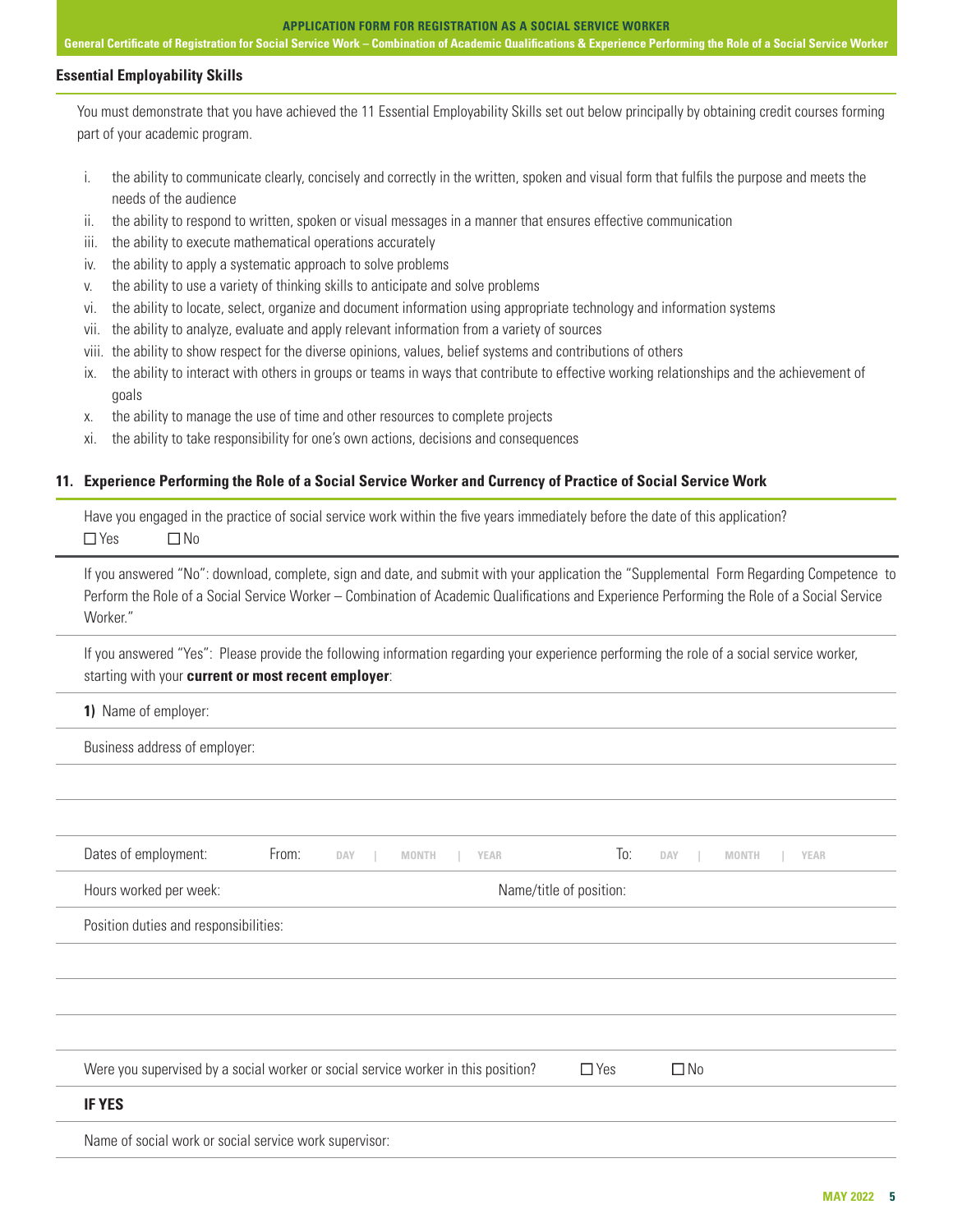# **APPLICATION FORM FOR REGISTRATION AS A SOCIAL SERVICE WORKER General Certificate of Registration for Social Service Work – Combination of Academic Qualifications & Experience Performing the Role of a Social Service Worker** Qualifications of supervisor: Number of hours per week of supervision by a social worker or social service worker: **2)** Name of employer: Business address of employer: Dates of employment: From: **DAY | MONTH | YEAR** To: **DAY | MONTH | YEAR** Hours worked per week: Name/title of position: Position duties and responsibilities: Were you supervised by a social worker or social service worker in this position?  $\Box$  Yes  $\Box$  No **IF YES** Name of social work or social service work supervisor: Qualifications of supervisor: Number of hours per week of supervision by a social worker or social service worker: Attach additional pages if required. If you were engaged in the practice of social service work **in private practice**, please provide the following information regarding your private practice, starting with your current or most recent private practice. Please also enclose a business card, letterhead or other evidence that confirms your private practice. Indicate N/A if this is not applicable to you:  $\square N/A$ Name of private practice:

Business address of private practice: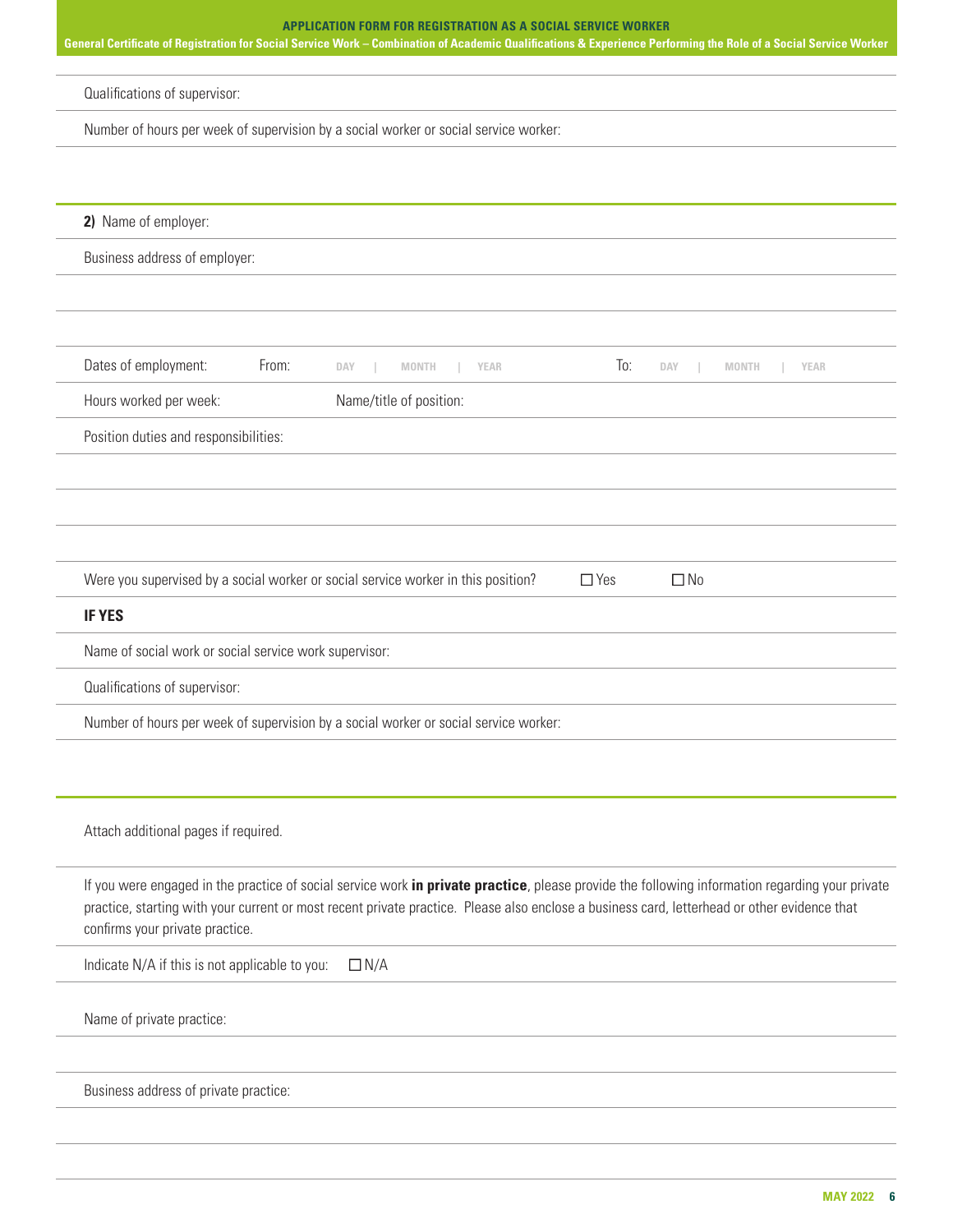| <b>APPLICATION FORM FOR REGISTRATION AS A SOCIAL SERVICE WORKER</b><br>General Certificate of Registration for Social Service Work - Combination of Academic Qualifications & Experience Performing the Role of a Social Service Worker                                                                                    |
|----------------------------------------------------------------------------------------------------------------------------------------------------------------------------------------------------------------------------------------------------------------------------------------------------------------------------|
| Dates of private practice:<br>From:<br>To:<br><b>DAY</b><br><b>MONTH</b><br><b>YEAR</b><br><b>DAY</b><br><b>MONTH</b><br><b>YEAR</b>                                                                                                                                                                                       |
| Nature and focus of private practice:                                                                                                                                                                                                                                                                                      |
| Average number of clients per month:                                                                                                                                                                                                                                                                                       |
| Were you supervised by a social worker or social service worker in this position?<br>$\Box$ No<br>$\Box$ Yes                                                                                                                                                                                                               |
| <b>IF YES</b>                                                                                                                                                                                                                                                                                                              |
| Name of social work or social service work supervisor:                                                                                                                                                                                                                                                                     |
| Qualifications of supervisor:                                                                                                                                                                                                                                                                                              |
| Number of hours per week of supervision by a social worker or social service worker:                                                                                                                                                                                                                                       |
| Enclose original business card, letterhead or other evidence that confirms your private practice.                                                                                                                                                                                                                          |
|                                                                                                                                                                                                                                                                                                                            |
|                                                                                                                                                                                                                                                                                                                            |
| Please provide the following information regarding your experience performing the role of a social service worker in an academic practicum.                                                                                                                                                                                |
| Indicate N/A if this is not applicable to you:<br>$\Box N/A$                                                                                                                                                                                                                                                               |
| Name of the organization where the practicum occurred:                                                                                                                                                                                                                                                                     |
| Address of the organization where the practicum occurred:                                                                                                                                                                                                                                                                  |
|                                                                                                                                                                                                                                                                                                                            |
|                                                                                                                                                                                                                                                                                                                            |
| Dates of the practicum:<br>From:<br>To:<br><b>DAY</b><br><b>MONTH</b><br><b>YEAR</b><br><b>DAY</b><br><b>YEAR</b><br>MONTH                                                                                                                                                                                                 |
| Hours worked per week:                                                                                                                                                                                                                                                                                                     |
| Position duties and responsibilities:                                                                                                                                                                                                                                                                                      |
|                                                                                                                                                                                                                                                                                                                            |
| Were you supervised by a social worker or social service worker in this position?<br>$\Box$ Yes<br>$\Box$ No                                                                                                                                                                                                               |
| <b>IF YES</b>                                                                                                                                                                                                                                                                                                              |
| Name of social work or social service work supervisor:                                                                                                                                                                                                                                                                     |
| Qualifications of supervisor:                                                                                                                                                                                                                                                                                              |
| Number of hours per week of supervision by a social worker or social service worker:                                                                                                                                                                                                                                       |
| ALL APPLICANTS: Download and complete Section I of the Length of Practice and Supervision Confirmation Form and forward<br>the form to your current and/or previous employer(s) or supervisor(s) for completion. The form must be completed and returned<br>by the employer or supervisor directly to the College by mail. |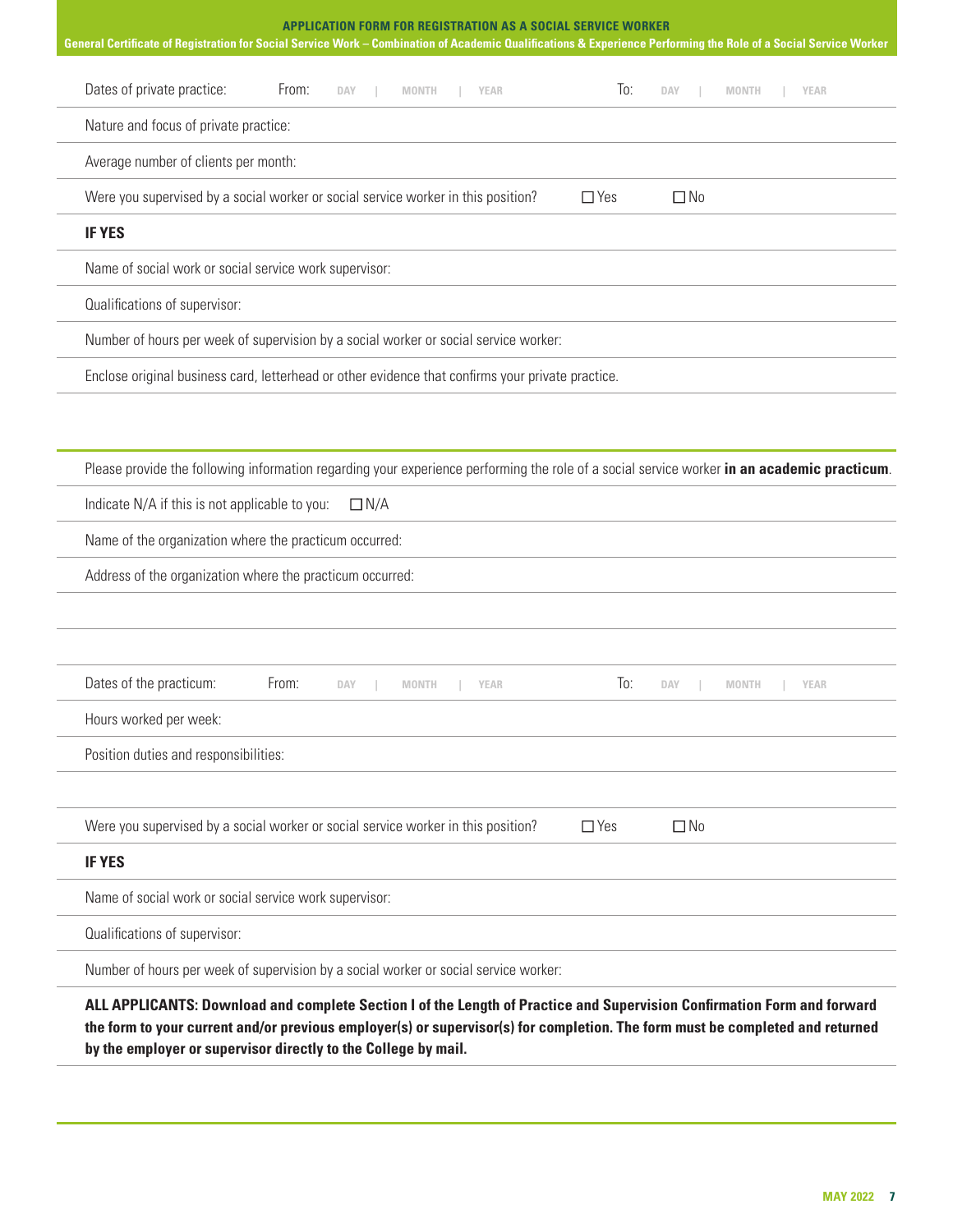**APPLICATION FORM FOR REGISTRATION AS A SOCIAL SERVICE WORKER General Certificate of Registration for Social Service Work – Combination of Academic Qualifications & Experience Performing the Role of a Social Service Worker**

# **12. Membership in Any Other Regulatory Body**

Are you currently or have you ever been a member of a professional association or other body that has self-regulatory responsibility, whether in Ontario or in any jurisdiction, in relation to the practice of social work, social service work or any other profession? **Please note that this does not include membership in a professional association such as OASW, CASW or OSSWA.**   $\Box$  Yes  $\Box$  No

| If you answered "Yes", please provide the following information regarding your membership in every such association or body. |                                                                                           |  |  |  |
|------------------------------------------------------------------------------------------------------------------------------|-------------------------------------------------------------------------------------------|--|--|--|
| Name of association or body:                                                                                                 |                                                                                           |  |  |  |
| Address of association or body:                                                                                              |                                                                                           |  |  |  |
| Dates of membership:                                                                                                         | $\overline{10}$ :<br>From:<br>DAY<br>I MONTH I YEAR<br>MONTH<br><b>YEAR</b><br><b>DAY</b> |  |  |  |
| Registration number:                                                                                                         |                                                                                           |  |  |  |

# **13. Professional Conduct and Health A) Declaration regarding Proceedings and Offences**

a. Have you ever been the subject of a finding of professional misconduct, incompetence or incapacity or any other similar finding, including a finding of professional misconduct, incompetence or incapacity made by a professional association or other body that has self-regulatory responsibility, whether in Ontario or any other jurisdiction, in relation to the practice of social work, social service work or any other profession?  $\Box$  Yes  $\Box$  No

| b. Are you currently the subject of a proceeding in relation to professional misconduct, incompetence or incapacity or any other similar |       |     |  |  |
|------------------------------------------------------------------------------------------------------------------------------------------|-------|-----|--|--|
| proceeding (for example, a complaint or discipline proceeding), including a proceeding relating to professional misconduct, incompetence |       |     |  |  |
| or incapacity held by a professional association or other body that has self-regulatory responsibility, whether in Ontario or any other  |       |     |  |  |
| jurisdiction, in relation to the practice of social work, social service work or any other profession?                                   | ⊟ Yes | ΠN∩ |  |  |
|                                                                                                                                          |       |     |  |  |

- c. Have you ever been found guilty of a criminal offence in Canada or in any jurisdiction outside of Canada?  $\square$  Yes  $\square$  No
- d. Have you ever been found guilty of an offence under the *Controlled Drugs and Substances Act* (Canada) or the *Food and Drugs Act* (Canada) or any other offence relevant to your suitability to practise social service work?  $\square$  Yes  $\square$  No

If your answer is "Yes" to any of the above questions, please attach an explanation and any relevant supporting documentation.

If the information provided under this Item 13 changes after you have applied for registration but before you are issued a certificate of registration, you must immediately inform the Registrar in writing.

# **B) Declaration regarding Health and Conduct**

Is there anything in your past or present conduct that would provide reasonable grounds for the belief that you:

a) have any physical or mental condition or disorder that could affect your ability to practise social work or social service work in a safe manner?  $\Box$  Yes  $\Box$  No

b) will not practise social work or social service work with decency, integrity and honesty and in accordance with the law?  $\Box$  Yes  $\Box$  No

continued on next page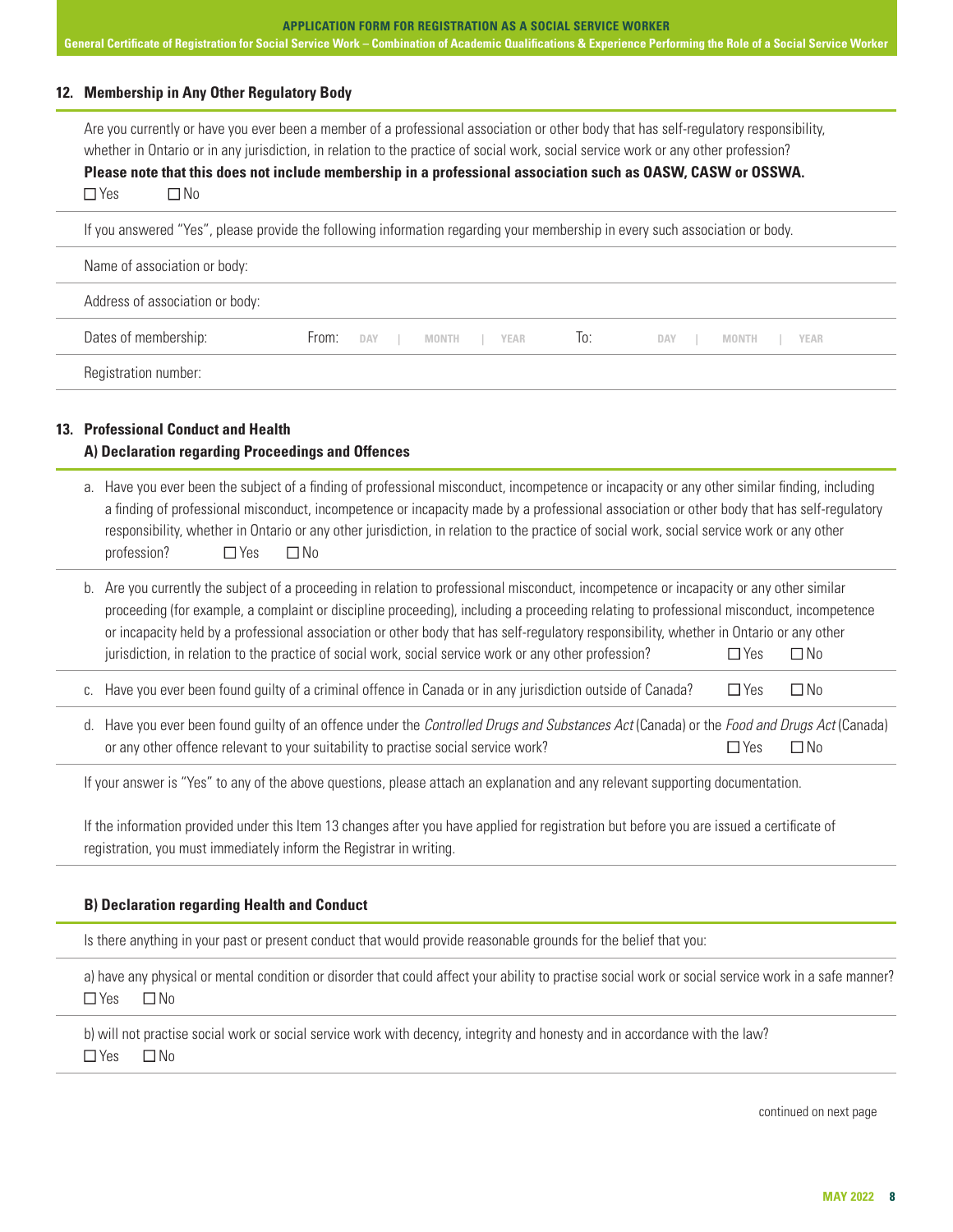c) do not have sufficient knowledge, skill and judgment to practise social work or social service work?  $\Box$  Yes  $\Box$  No

If your answer is "Yes" to question a., please attach an explanation regarding the ways in which your physical or mental condition or disorder could affect your ability to practise in a safe manner. If your answer is "Yes" to questions b. or c., please attach an explanation and any relevant supporting documentation.

#### **14. Declaration and Authorization**

I declare that all the information and material provided is accurate. I understand that a false or misleading statement, representation or declaration in or in connection with this application is cause for rescission and/or revocation of my certificate of registration with the Ontario College of Social Workers and Social Service Workers (the "College").

#### **I agree to notify the College in writing within 30 days of any change(s) to any information contained on this form.**

I hereby authorize the College to contact any authority, institution, association, body or person in any jurisdiction to verify the information set out in this application and hereby authorize any such authority, institution, association, body or person to release to the College any information relevant to the information set out in this application.

I understand that my name, class of certificate of registration, business address(es), business telephone number(s) and name of my employer or business, as well as other information listed in the *Social Work and Social Service Work Act, 1998* and bylaws, is information which is available to the public.

I also understand that if I provide my home address as my business address, my home address will be information which is available to the public.

| 11 L L L L L L |  |
|----------------|--|
|----------------|--|

Signature: Date of application: Date of application:

If disclosure of your business address(es), business telephone number(s) or name of your employer or business may jeopardize your safety, please advise the Registrar in writing. The Registrar will assess whether there is a basis for this information not to be made available to the public. In addition, if you use a pseudonym in your practice of social service work because it is necessary for your personal safety, please advise the Registrar in writing. In both cases, provide written details.

continued on next page